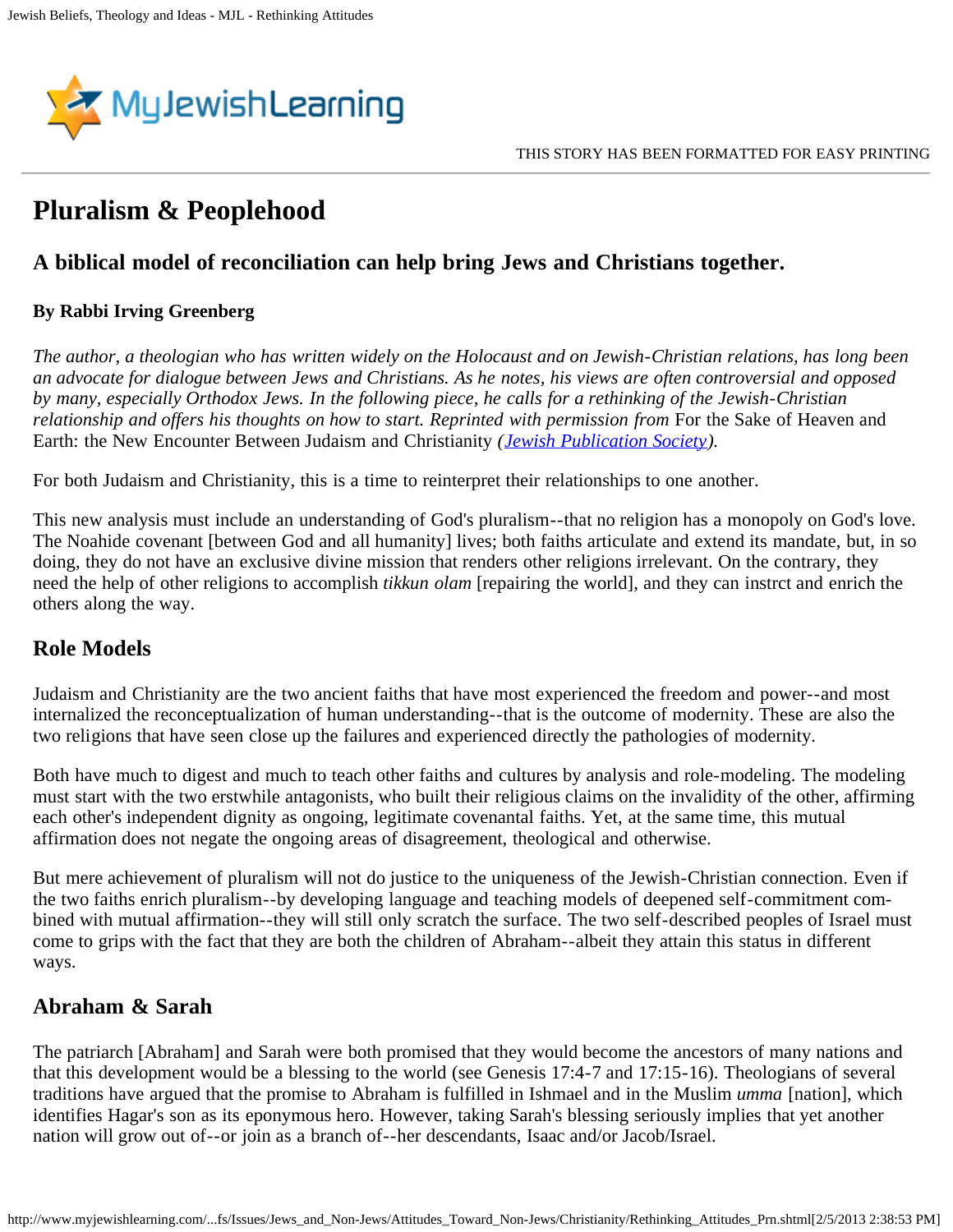Jewish tradition has long recognized that one need not be a genetic descendant of Abraham to become one of his children. Since the family is on a mission to teach, exemplify, and realize the covenant of redemption, one who accepts this calling can be born into the people of Israel through conversion. Once this joining takes place, all future descendants who carry on this line of the covenant are part of the people Israel.

Given this fact, Judaism should factor in some understanding of the billions of gentiles who joined in the covenantal mission en masse even if they joined through a different narrative and lived as another (separate) part of the family. True, that part of the family once denied the legitimacy of this part; but when they acknowledge their error and stop the false denial, their conscious membership in Abraham's family should be integrated in some way.

#### **Arguments & Counter-Arguments**

Many Jews will respond to this proposal: Absolutely not! The gentiles who joined the Abrahamic covenant (as they understood it) did not meet any of Judaism's conversion standards; they did not embrace the life and practices of the Jewish people. Therefore, their intentions carry no religious weight in Judaism, and their commitments represent no ethical claim for recognition. Some would reject this proposal even more sharply. "Would you murder and take possession?" (1 Kings 21:19).

After 2,000 years of Christianity demeaning Judaism as well as persecuting and killing Jews while trying to seize the name Israel by force, will Jews now voluntarily surrender the crown of a good name to Christianity's believers? Just because some Christians are sorry for what they did and some others want reconciliation?

To this argument, the counter-response is: Do Christians not also merit recognition under Isaiah's thrice repeated rubric, "so you [the people of Israel] are My witnesses, declares the Lord--and I am God" (Isaiah 43:12; see also 43:10, 44:8)? Are there not hundreds of millions of human beings who had never heard of the God of Creation until Christians sought them out and testified to them about the God of Israel, who is the God of Creation, who loves them and wants them to be redeemed?

Even if Christians spoke to gentiles about Jesus as Lord, did they not, in the end, bring these people to the God of Israel, whom Jesus worshiped as Lord? These untold millions would never have known of the God of Israel but for Christians' repeated witness to them, until the people were convinced; and when they heard that the Lord had taken note of them and that God had seen their plight, then they bowed low in homage.

And what about Isaiah's vision that some day "My house will be a house of prayer for all the nations" (Isaiah 56:7)? Will this prophesy be fulfilled only by complete world conversion to Judaism? Is there no credit to Christianity for bringing billions to pray to the God of Israel? Is there no recognition that those Christians overwhelmingly acknowledge Jerusalem as a holy city and the Land of Israel as a special place of Divine Presence?

Is it so that our Father in heaven has only one blessing for one child and none for all the other children of God--even those who, in good faith, consciously intended to join Abraham's family covenant? Is there not a precedent for reconciliation and sharing the blessing that after many years of distance and alienation, Isaac and Ishmael came together to honor their common father, Abraham (see Genesis 25:9; see also verses 10-18)?

The children of the two sons remained distinct families, pursuing their own histories; yet at the same time, in honoring their common father, did the brothers not recognize themselves as branches of one family? Can this account in Genesis not serve as model and precedent for linking Jews and Christians today in a bond of family?

## **A Post-Script**

#### *The author adds the following as a footnote:*

Even as I write, I acknowledge that the sweeping nature of the proposals for transforming the relationship between Jews and Christians will be difficult for traditional Jews to consider. In my Own Orthodox community, in particular, the question will be raised: By what authority are these suggestions made?